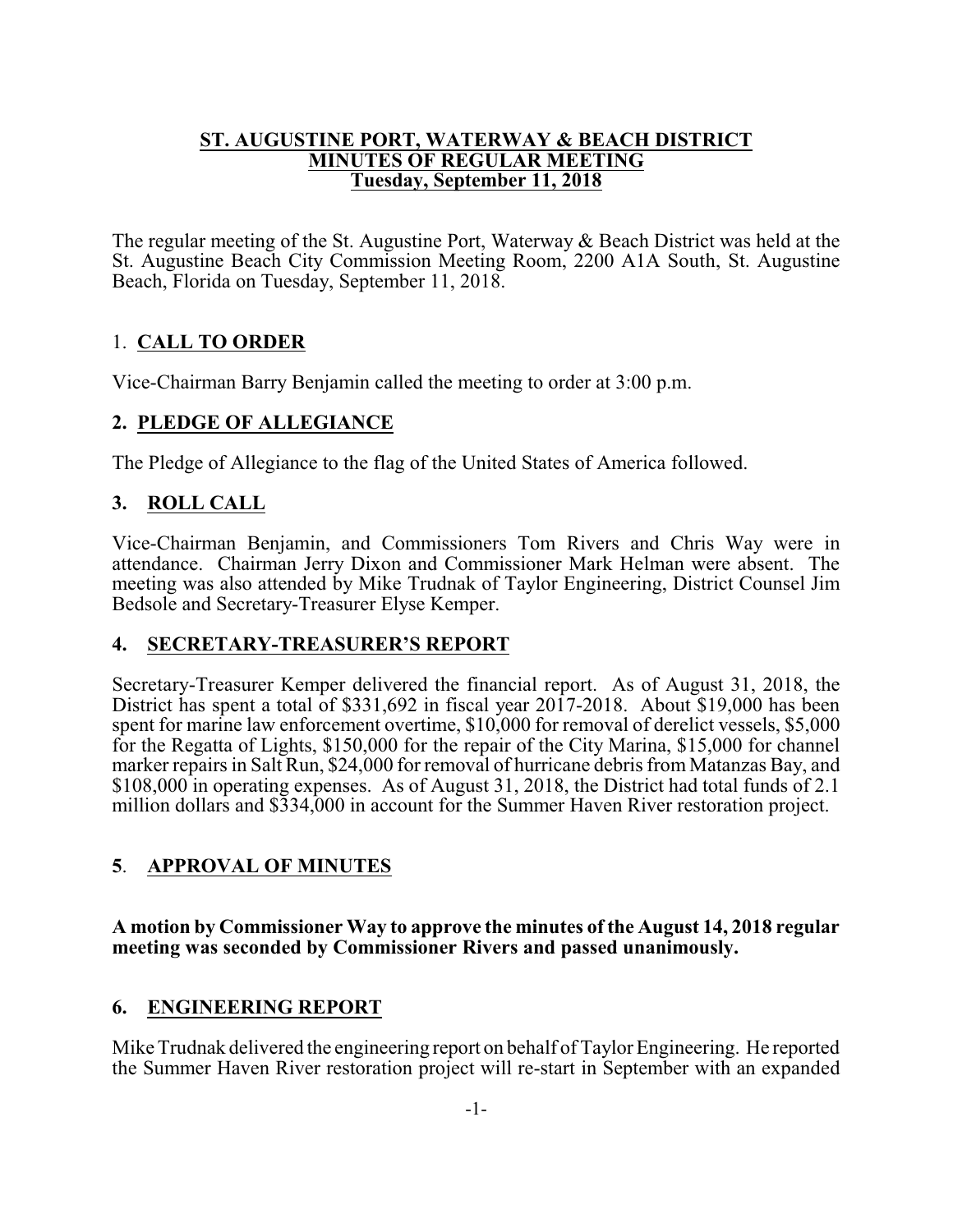beach template allowing sand to be placed on an additional three thousand feet of beach from Marineland up to the site of the 2008 breach at Summer Haven.

## **7. OLD BUSINESS**

### **A. Review Budget projects and costs - All Commissioners**

Secretary-Treasurer Kemper led a discussion with board members of the current budget and what they may wish to propose for fiscal year 2018-2019. She presented income data based on projected tax revenue with no change in the current millage rate of 0.0638 mills. Commissioners discussed the items presented and deferred any decision on these until the first public hearing on millage and budget.

During the discussion, Teddy Meyer of the St. Johns County Parks and Recreation Department talked briefly about a request St. Johns County wishes to make for \$30,000 for renovation of boat ramps of which there are more than a dozen in the county. Vice-Chairman Benjamin asked Mr. Meyer to appear at next month's meeting with a full presentation and expressed his personal position that he would support a request if given the opportunity to consider all the details of the project. Mr. Meyer agreed to appear at the next meeting with full information.

## **8. NEW BUSINESS**

### **A. Ribbon Cutting Ceremony City Marina - Jim Piggott**

Jim Piggott, Director of General Services for the City of St. Augustine, invited commissioners to the official opening ceremony for the bayfront "connectivity" project and the official re-opening of the full City Marina. He reported business at the marina is very good and that the city mooring fields had a record number of rentals this year. He said fuel sales have been good since the repair of damage to pumps and lines. In response to a question by Commissioner Way, Mr. Piggott said the city mooring field is available for use by private vessels only, and that commercial owners are excluded for liability reasons.

Vice-Chairman Benjamin said he would like to see the board's pay increased to \$200 per month for members and \$225 per month for the chairman.

#### **A motion by Vice-Chairman Benjamin to increase the board's pay to \$200 per month for members and \$225 per month for the chairman, was seconded by Commissioner Rivers and passed unanimously.**

## **9. GOVERNMENT REPRESENTATIVE COMMENTS**

Cpl. Josh Underwood, St. Johns County Sheriff's Office Marine Unit, said in the last month, his agency had spent 112 hours on 26 patrols, issued 4 boating citations and 10 warnings, issued 2 resource citations and responded to 4 boating distress calls. He said the Marine Unit